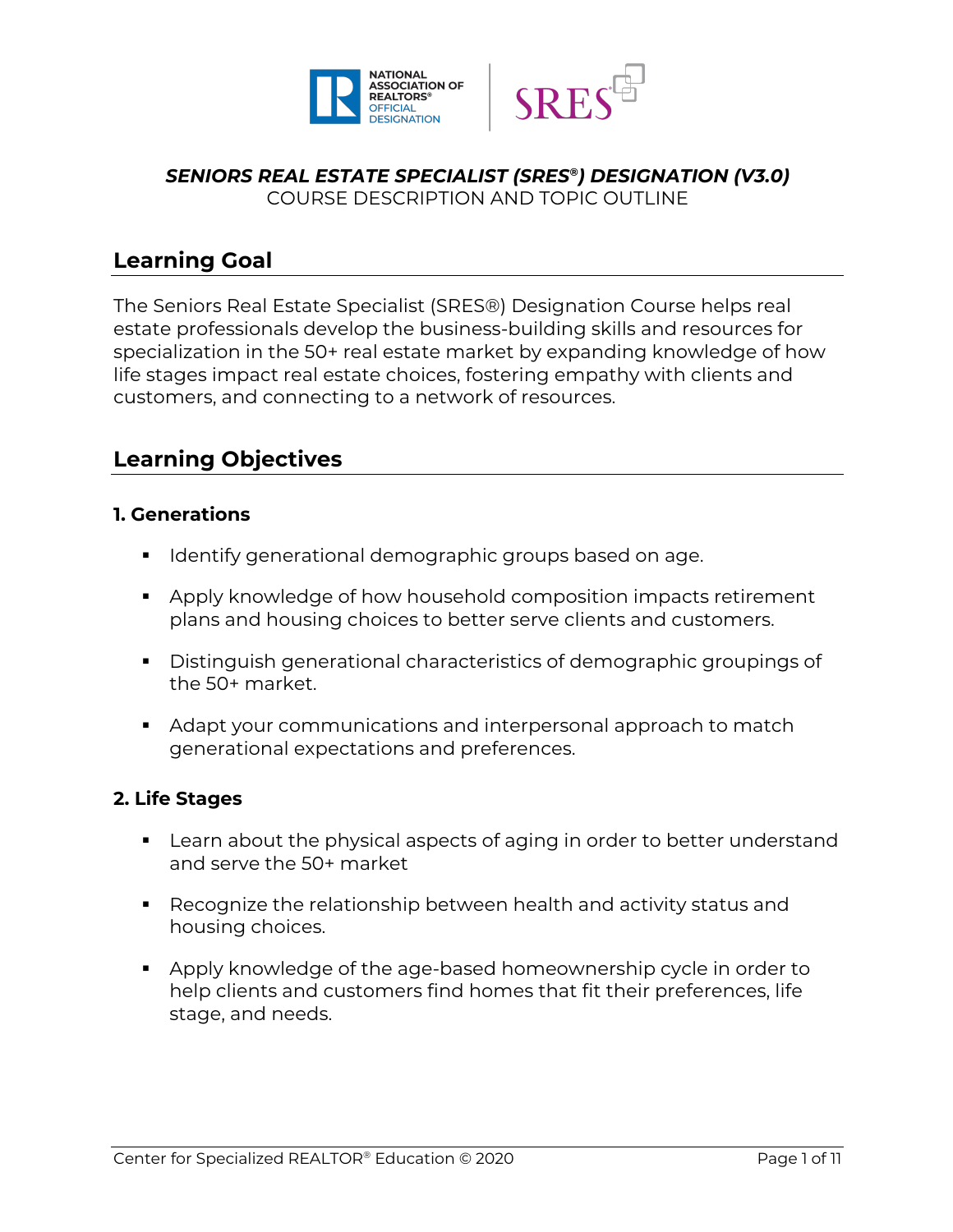



### **3. 21st Century Retirement**

- Consider how economic challenges affect retirement plans.
- Identify issues and factors that influence older adult's decisions to sell or buy a home and choose a community.
- Adapt marketing and prospecting methods to serve the 5o+ real estate market.

#### **4. The Go-Go Years**

- Develop services that win and sustain client and customer relationships and position you as a trusted real estate advisor.
- Research housing options and planned communities for active seniors in your market area and opportunities for real estate professionals.
- § Keep up to date on housing trends and smart home adaptations for the 50+ market.

#### **5. The Slow-Go Years**

- § Alert clients and customers interested in age-restricted communities of eligibility requirements, regulations. and restrictions.
- Research senior-oriented communities, developments, and housing options in your market area and opportunities for real estate professionals.
- Counsel sellers on preparing and staging a property for sale and suggest strategies for downsizing and decluttering.

#### **6. Aging in Place**

- **EXTER Acquaint clients and customers with desirable community and home** features for aging in place.
- Help clients and customers evaluate the adaptability, safety, and suitability of a home for aging in place.
- Evaluate the livability of market area's communities and neighborhoods for aging in place.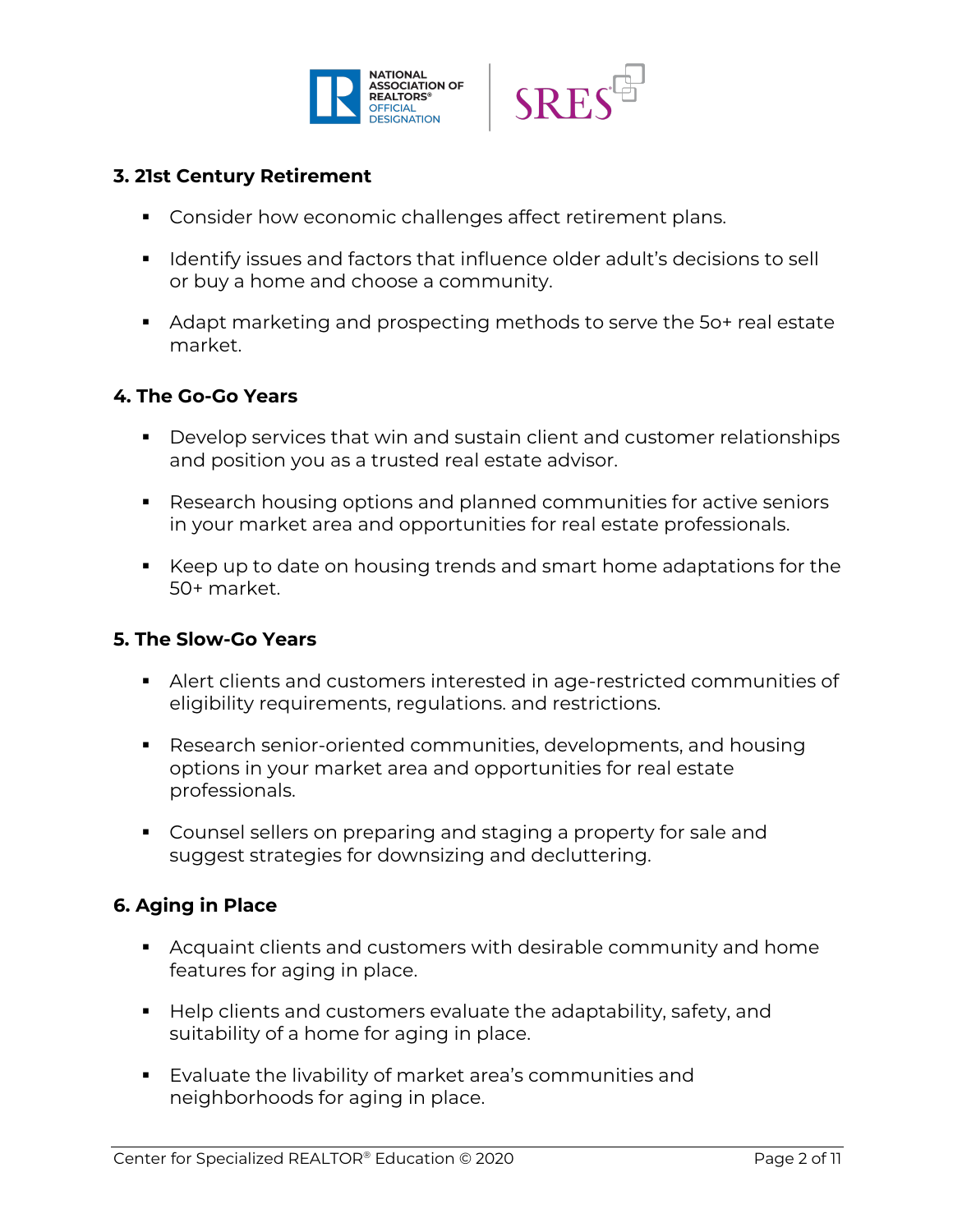



#### **7. The No-Go Years**

- Distinguish between types of elder housing options that offer assistive services.
- Provide clients and customers and their families with helpful insights based on your experience of how others have made the transition to housing with assistive services.
- Research senior-oriented communities, developments, and housing options in your market area and opportunities for real estate professionals.

#### **8. The Mature Connected World**

- Identify issues and challenges of technology adoption for the Silent, Baby Boomer, and Gen X generations.
- Explore technologies that support aging in place.
- § Alert clients and customers and their families to types of technologies that help elder relatives maintain independence and support care givers.

#### **9. Financing Matters**

- Identify situations in which a home equity conversion (HECM) mortgage would be helpful and appropriate.
- Alert clients and customers and their families to the benefits, uses, pros and cons of HECMs and alternatives.
- Identify issues involved in listing or representing a buyer interested in a home with a HECM.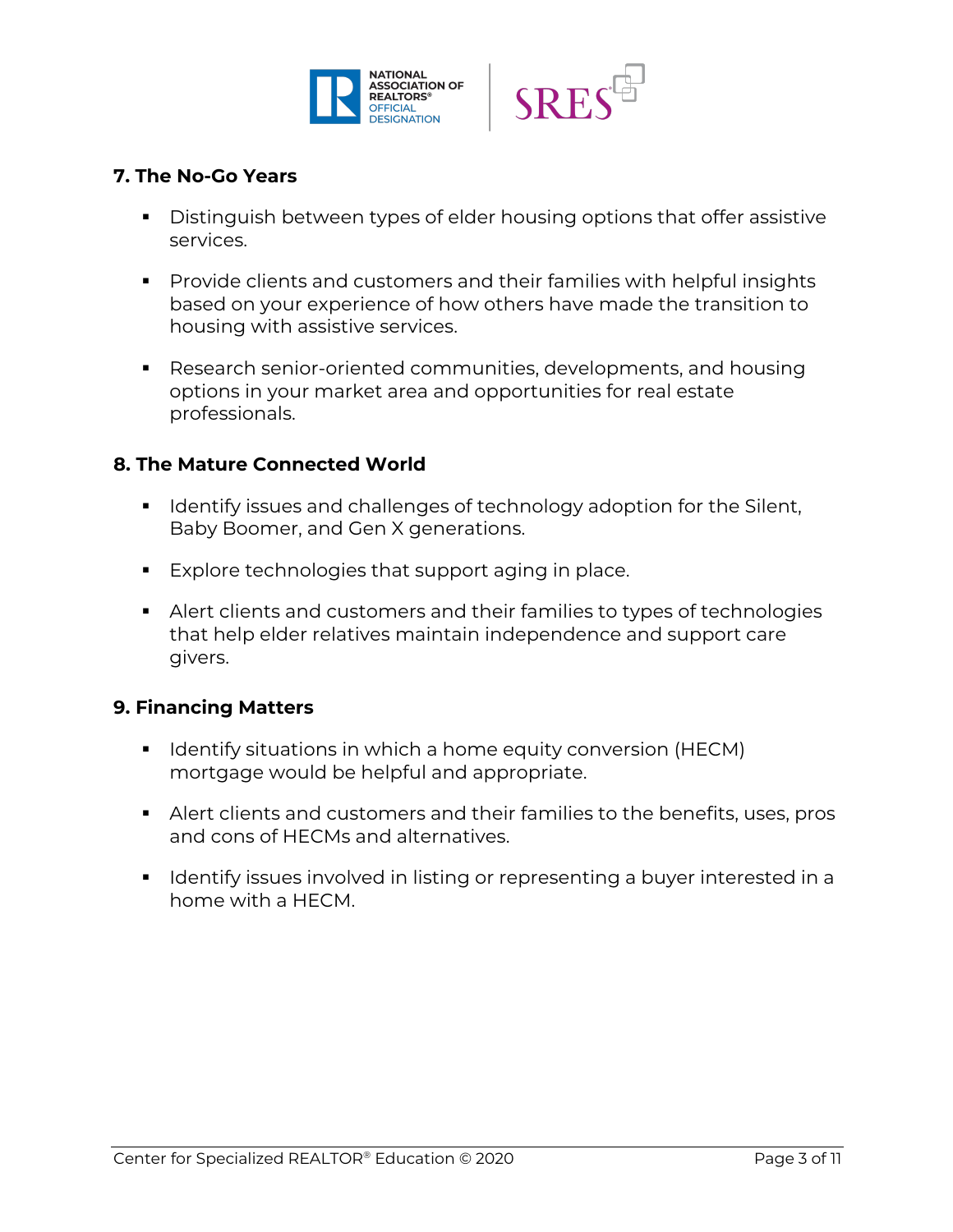



#### **10. Tax Matters**

- Gain an overview of tax issues of concern for 50+ clients and customers.
- Recognize situations in which a tax-deferred 1031 exchange would be possible and advantageous.
- Alert clients and customers to tax issues that could impact spouses, partners, and heirs.

#### **11. Legal Matters**

- Avoid inappropriate involvement in family matters and maintain focus on the real estate transaction.
- Manage potential legal liabilities and avoid conflicts of interest in real estate transactions.
- Maintain confidentiality of information when providing services for 50+ clients and customers and their families.

#### **12. Building Your Team**

- § Assemble a team of experts to help you serve 50+ clients and customers.
- Compile a knowledge bank about your market area's housing options, programs, resources, and services for 50+ clients.
- Use your knowledge bank as a business-building tool.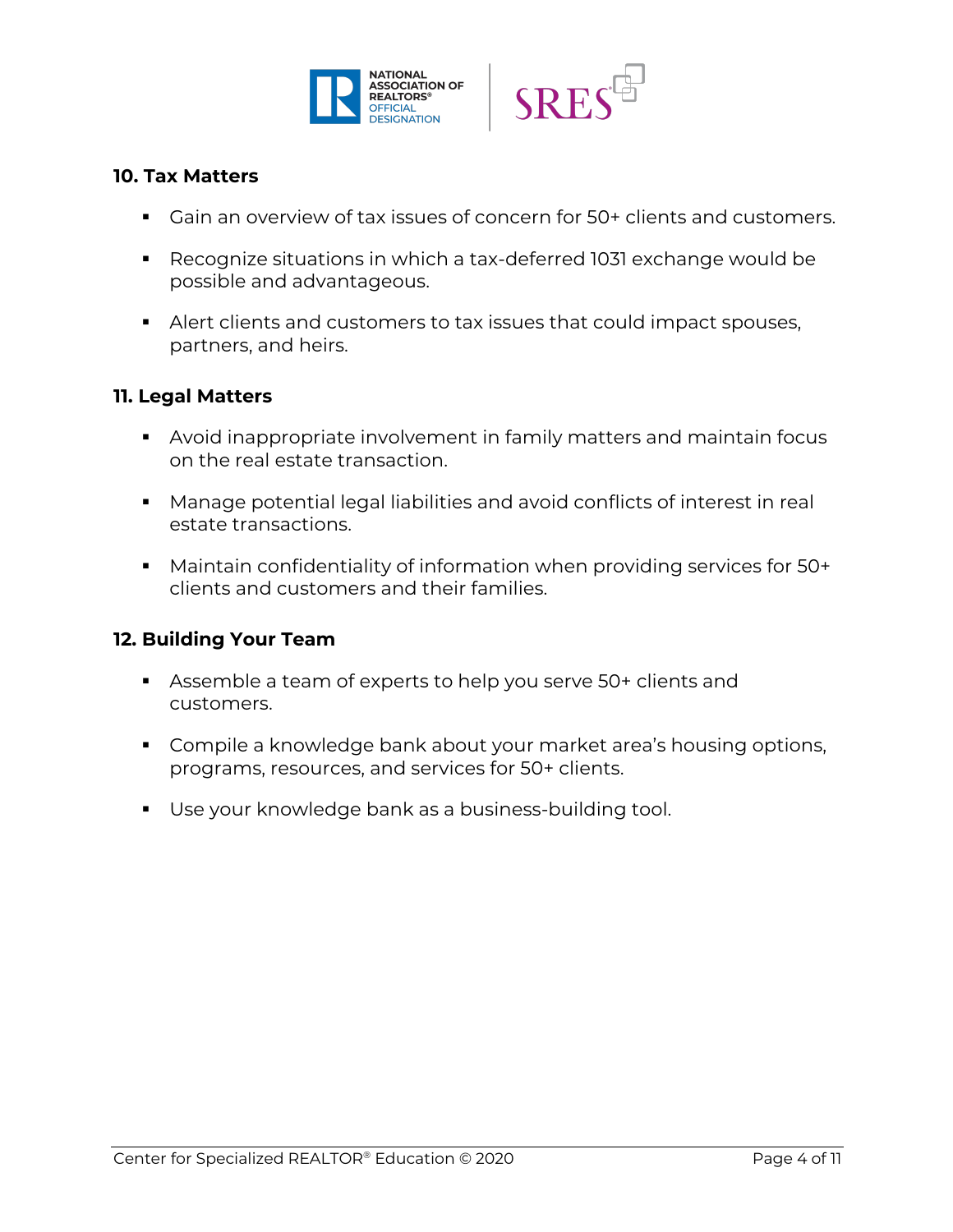



## **Course Outline**

#### **Introduction**

- **A.** Course Learning Goal
- **B.** Learning Objectives
- **C.** SRES® Council
- **D.** Earning the SRES® Designation
- **E.** SRES® Member Benefits
- **F.** Knowledge Base for the Course
- **G.** Test Your Generation IQ

#### **Module 1: Generations**

- **A.** Generations, Families, Households
- **B.** Home Buyers and Sellers Generational Trends
- **C.** Generation Characteristics
- **D.** The Silent Generation
- **E.** The Baby Boomer Generation
- **F.** Generation X
- **G.** Millennial Generation
- **H.** Increasing LGBT Cultural Competence
- **I.** Exercise: Where Do You Fit?
- **J.** Interview Your Elders

#### **Module 2: 21st Century Retirement**

- **A.** Changing Concept of Retirement
- **B.** The Retirement Journey
- **C.** Housing Choices
- **D.** Impact of Economic Events at Life Stages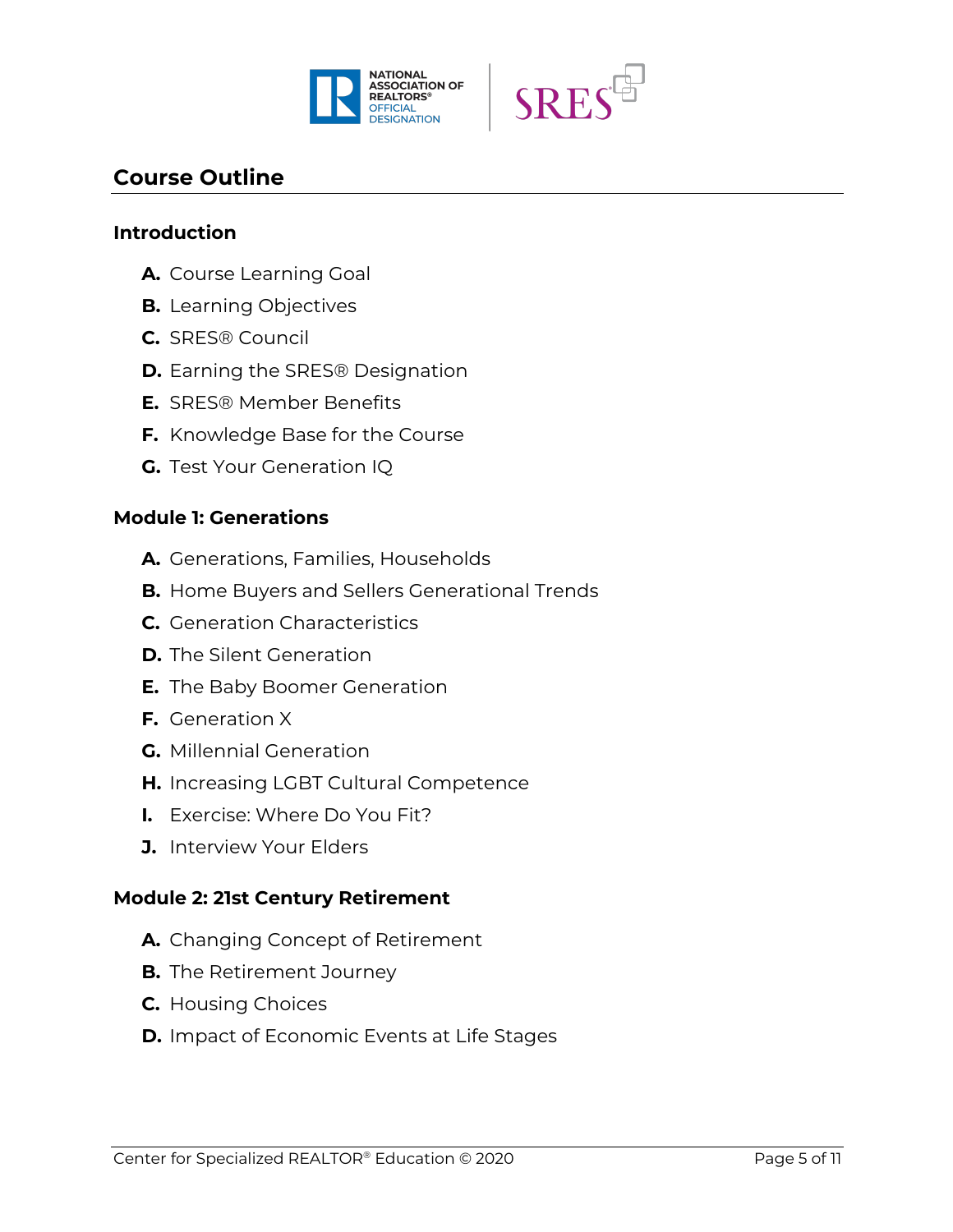



#### **Module 3: Life Stages**

- **A.** The Client Across the Desk
- **B.** Understanding How We Age
- **C.** The Three-Phases of Retirement and Aging
- **D.** The Half-Century Consumer
- **E.** Prospecting Strategies
- **F.** The FORD Interview
- **G.** Exercise: FORD Interview
- **H.** The Big Questions
- **I.** Exercise: The Real Meaning
- **J.** Exercise: You're Too Old for That!

#### **Module 4: Go-Go Years**

- **A.** Retirement Moves
- **B.** Active Adult Communities
- **C.** Choosing the Right Location and Community
- **D.** Marketing and Outreach
- **E.** Exercise: Market Outreach to the Go-Go Retiree
- **F.** Your Value Proposition
- **G.** Exercise: Your Value Proposition—Why Choose Me?
- **H.** Case Study: On the Go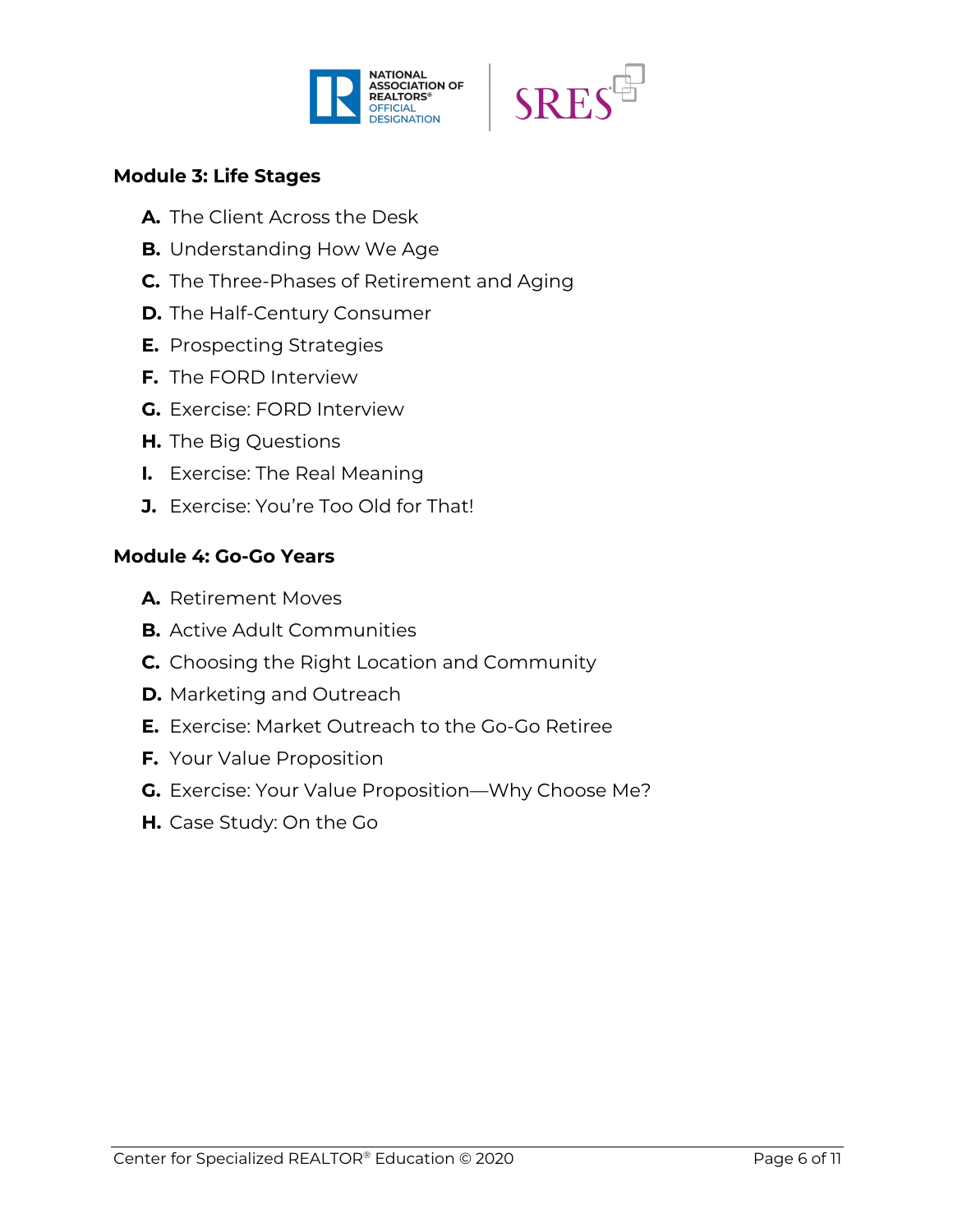



## **Module 5: The Slow-Go Years**

- **A.** The Slow-Go Life Stage
- **B.** Maintaining Independence
- **C.** Starting to Downsize
- **D.** Age-Restricted Communities
- **E.** Housing for Older Persons Act
- **F.** Working with Buyers and Sellers
- **G.** Case Study: Gordon and Juanita
- **H.** Six Marketing Strategies for the 50+ Market
- **I.** Seminars and Presentations
- **J.** 3-Minute Brainstorming Challenge

## **Module 6: Aging in Place**

- **A.** Planning Continuum for Aging in Place
- **B.** Aging in Place: The Community
- **C.** Retiring to Your Home
- **D.** Aging in Place—The Home
- **E.** Universal Design Standards
- **F.** Adapting a Home for Aging in Place
- **G.** Make a SAFE Plan for Aging in Place
- **H.** Opportunities for Real Estate Professionals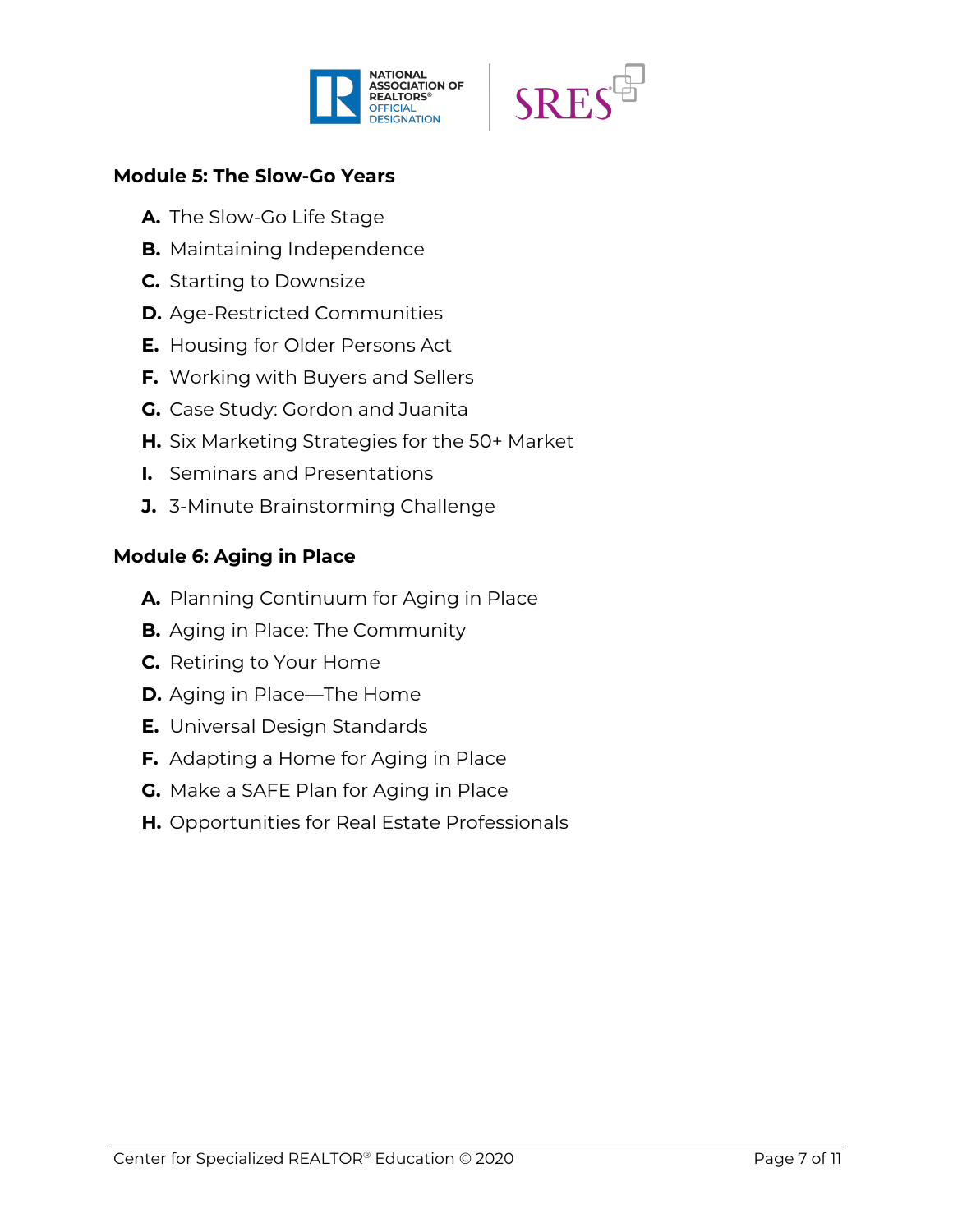



## **Module 7: The No-Go Years**

- **A.** Life Transitions
- **B.** Time to Make a Transition?
- **C.** Home—Asset or Anchor?
- **D.** Housing Options
- **E.** Assisted Living
- **F.** Continuing Care Retirement Communities
- **G.** Skilled Nursing Facilities
- **H.** What Will Medicare or Medicaid Pay For?
- **I.** Involving Family Members
- **J.** Case Study: A New Home for Dad
- **K.** Marketing and Outreach
- **L.** Working with Buyers and Sellers
- **M.** Sensitivities
- **N.** Recognizing Elder Abuse and Neglect
- **O.** Emotional Impact on the Real Estate Professional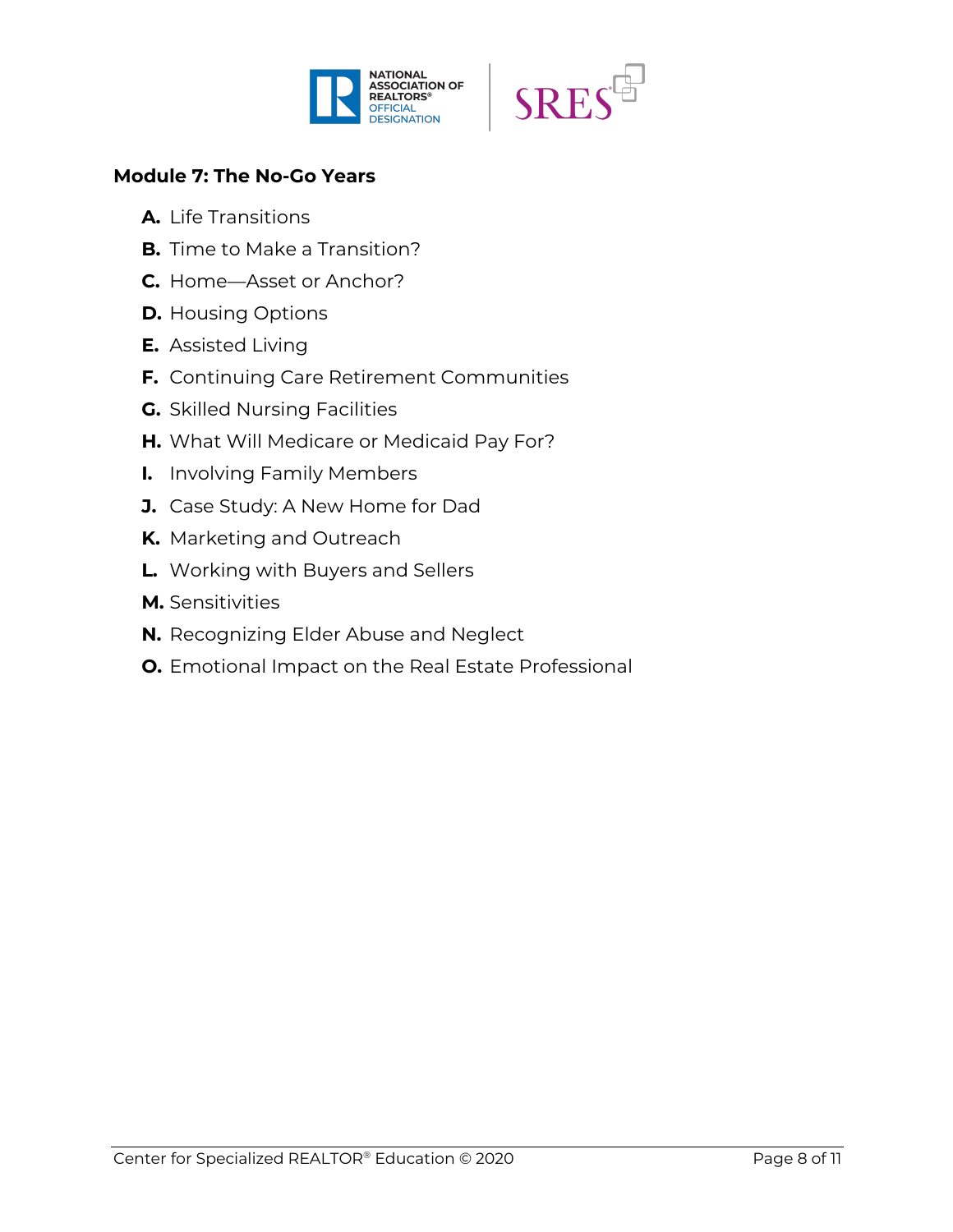



## **Module 8: The Mature Connected World**

- **A.** Technology Adoption
- **B.** What Devices Do Mature Adults Own?
- **C.** Technology for Aging in Place
- **D.** Increase Access to Resources
- **E.** Reduce Cost of Care
- **F.** Protect Safety and Security—Home
- **G.** Protect Safety and Security—Financial
- **H.** Support Health
- **I.** Minimize Isolation
- **J.** Increase Mobility
- **K.** Protect Your Clients' Data
- **L.** The Learning Curve

## **Module 9: Financing Options**

- **A.** What Can a Reverse Mortgage Accomplish?
- **B.** How Do Reverse Mortgage Work?
- **C.** Types of HECMs
- **D.** HECM Eligibility
- **E.** Counseling—The Important First Step
- **F.** HECM Application Process
- **G.** Principal Limits and Costs
- **H.** HECM Fact Sheet
- **I.** Reverse Mortgage Alternatives
- **J.** Reverse Mortgage Benefits
- **K.** When Is a Reverse Mortgage Not a Good Idea?
- **L.** Who Owns the Property?
- **M.** What Happens to the Non-Borrowing Spouse if the Borrower Dies?
- **N.** What Do Heirs Receive?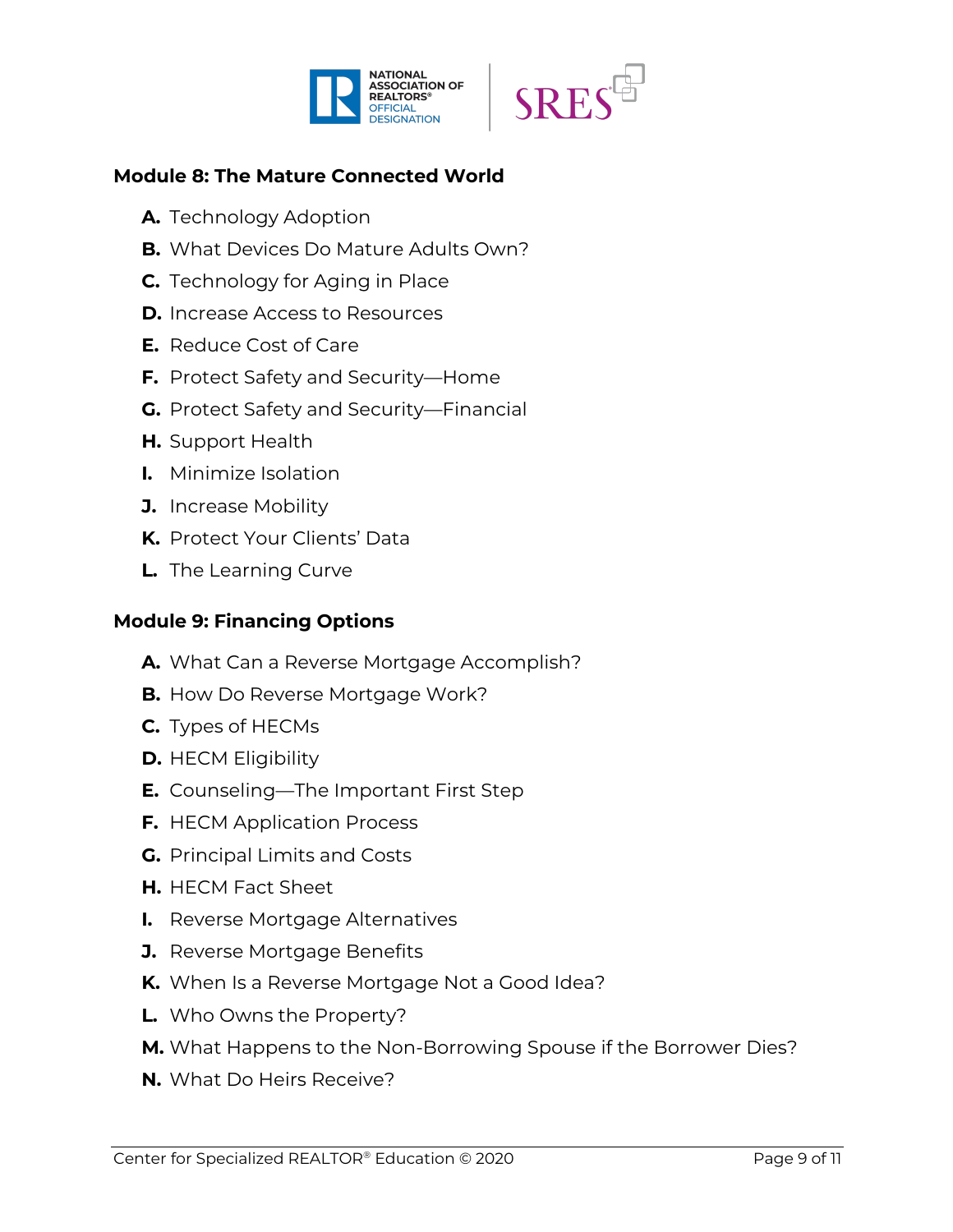



- **O.** More FAQs about Reverse Mortgages
- **P.** Scenarios
- **Q.** Family Issues
- **R.** Opportunities for the Real Estate Professional
- **S.** Selling or Buying a Reverse Mortgaged Home
- **T.** More FAQs from the Consumer Financial Protection Bureau

#### **Module 10: Tax Matters**

- **A.** Declaring a Principal Residence
- **B.** Understanding Capital Gains Tax
- **C.** Capital Gains Tax on Sale of Principal Residences
- **D.** Capital Gains Tax on Sale of Converted Second Homes
- **E.** Estate Tax Issues
- **F.** Gift and Generation-Skipping Tax
- **G.** Can an IRA Own Real Estate?
- **H.** Tax-Deferred 1031 Exchanges
- **I.** Basic Rules for Tax-Deferred 1031 Exchanges
- **J.** Exchanging a Vacation Home
- **K.** Personal Residence Received in an Exchange
- **L.** Case Study
- **M.** Qualified Intermediaries
- **N.** Why Exchanges Fail
- **O.** Community Property
- **P.** Taxes on Social Security and Pension Income
- **Q.** Installment Sales